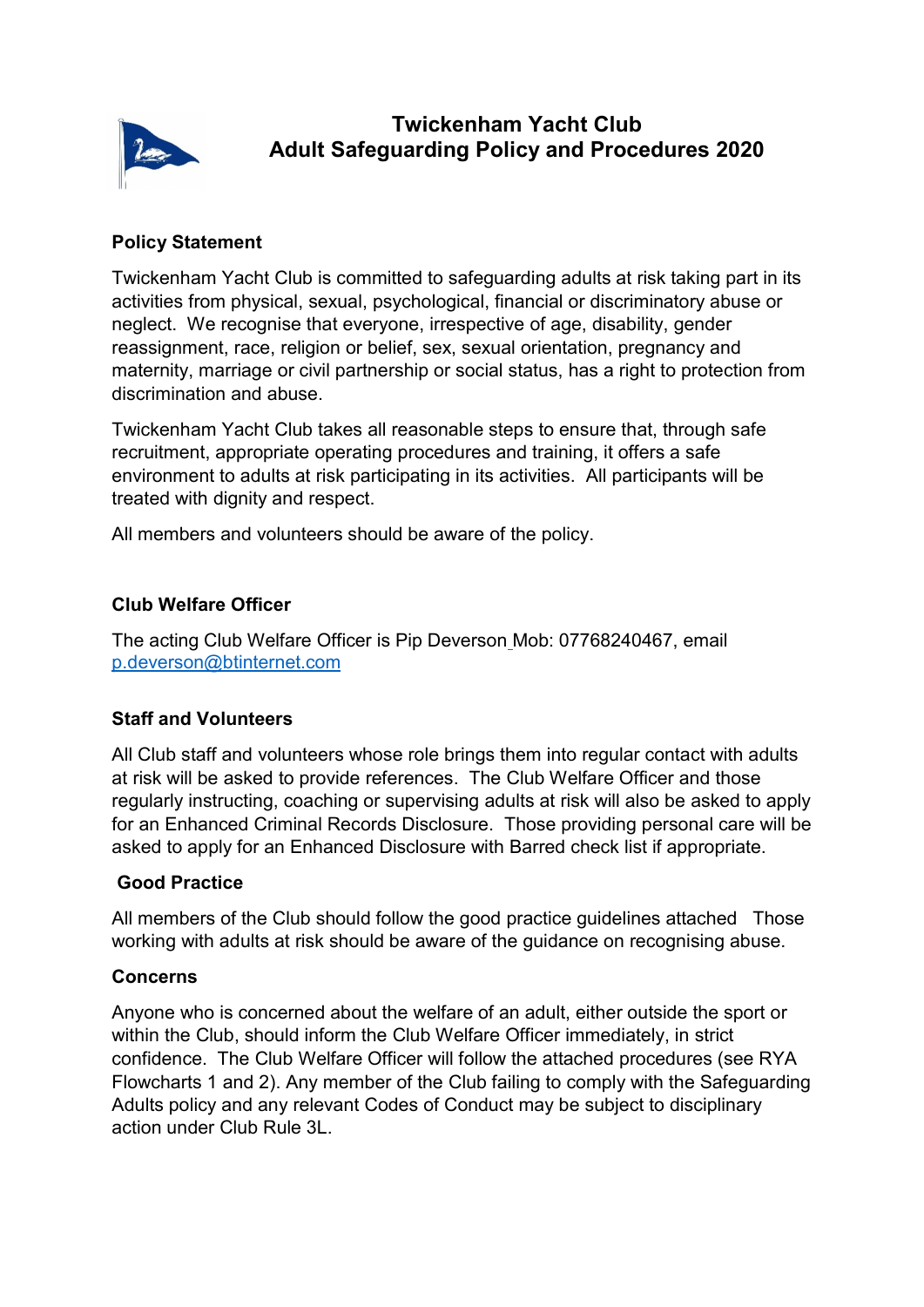Reporting Procedures March 2015

If you are uncertain what to do at any stage, contact the RYA's Safeguarding Manager on 023 8060 4104 or your local authority Adult Social Care department.

Details of Adult Social Care departments and emergency duty teams are listed on local authority websites and in local phone books. If you are unable to find the appropriate contact number, call the RYA's Safeguarding Manager or, if the person is at immediate risk, the Police.

Flowchart 1

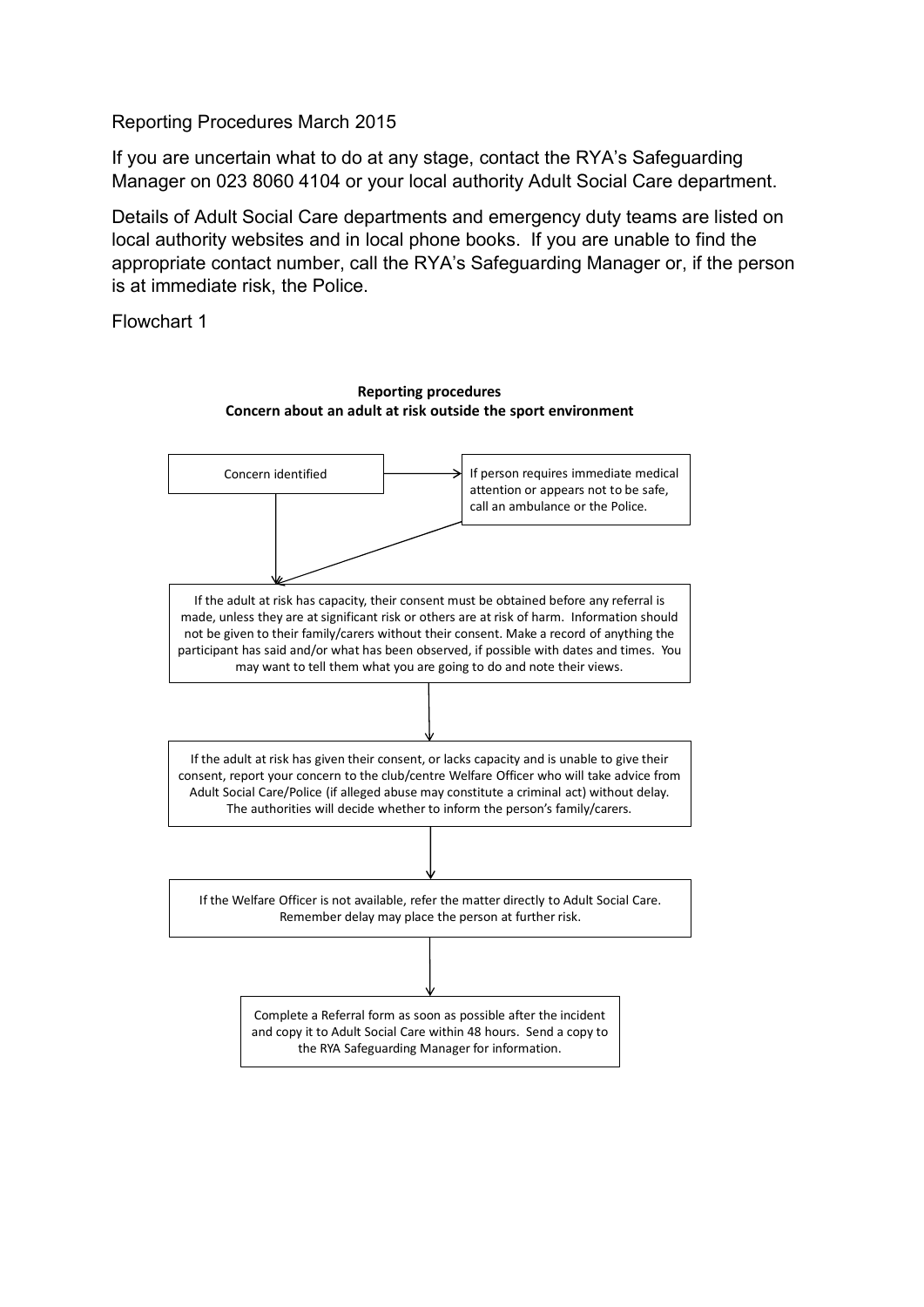

#### Reporting procedures Concern about the behaviour of someone at a club/centre

Good Practice Guide Revised April 2022